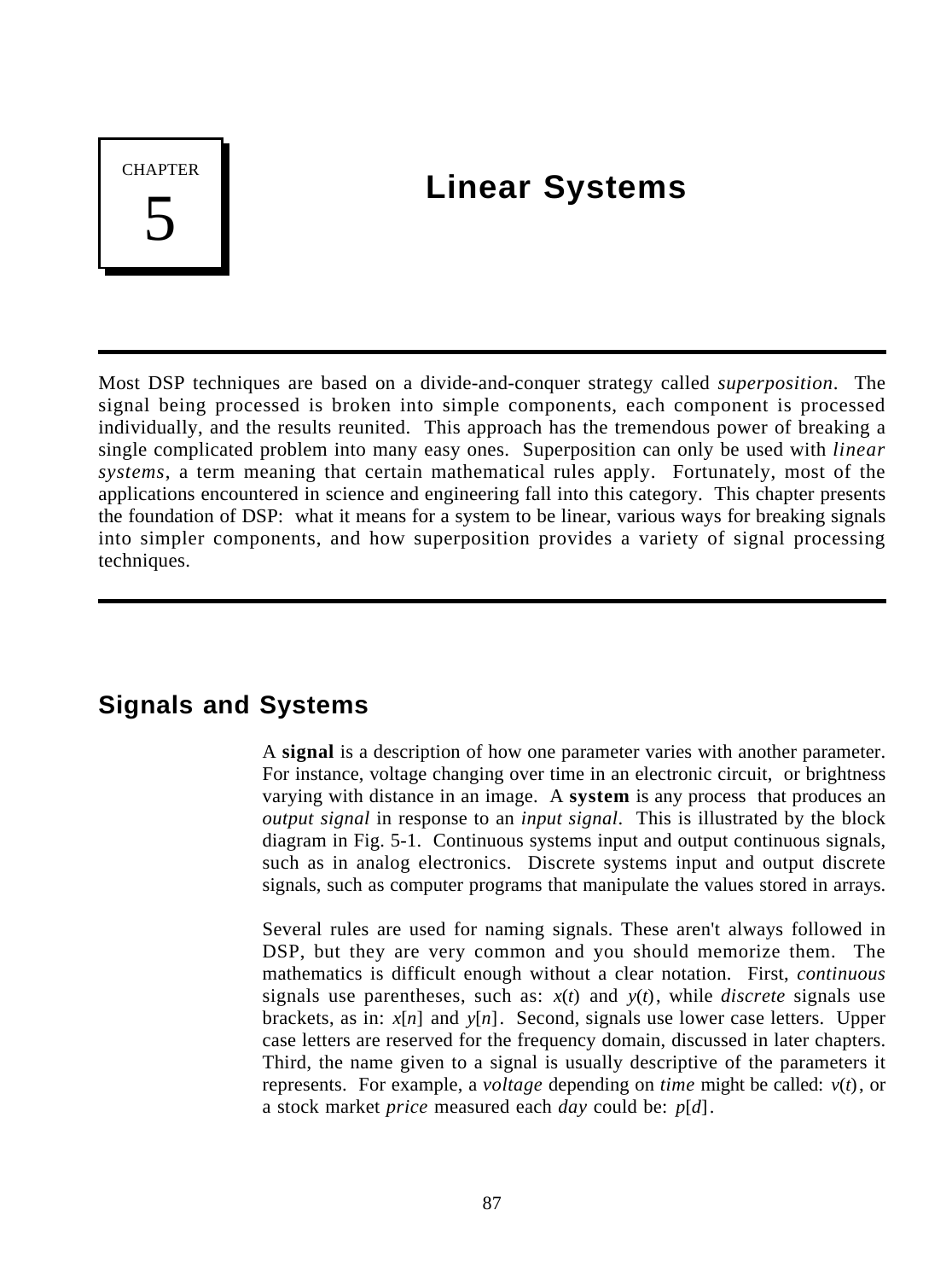

#### FIGURE 5-1

Terminology for signals and systems. A system is any process that generates an output signal in response to an input signal. Continuous signals are usually represented with parentheses, while discrete signals use brackets. All signals use lower case letters, reserving the upper case for the frequency domain (presented in later chapters). Unless there is a better name available, the input signal is called:  $x(t)$  or  $x[n]$ , while the output is called:  $y(t)$  or  $y[n]$ .

Signals and systems are frequently discussed without knowing the exact parameters being represented. This is the same as using *x* and *y* in algebra, without assigning a physical meaning to the variables. This brings in a fourth rule for naming signals. If a more descriptive name is not available, the input signal to a discrete system is usually called:  $x[n]$ , and the output signal:  $y[n]$ . For continuous systems, the signals:  $x(t)$  and  $y(t)$  are used.

There are many reasons for wanting to understand a *system*. For example, you may want to *design* a system to remove noise in an electrocardiogram, sharpen an out-of-focus image, or remove echoes in an audio recording. In other cases, the system might have a distortion or interfering effect that you need to characterize or measure. For instance, when you speak into a telephone, you expect the other person to hear something that resembles your voice. Unfortunately, the input signal to a transmission line is seldom identical to the output signal. If you understand how the transmission line (the system) is changing the signal, maybe you can compensate for its effect. In still other cases, the system may represent some physical process that you want to study or analyze. Radar and sonar are good examples of this. These methods operate by comparing the transmitted and reflected signals to find the characteristics of a remote object. In terms of system theory, the problem is to find the system that changes the transmitted signal into the received signal.

At first glance, it may seem an overwhelming task to understand all of the possible systems in the world. Fortunately, most useful systems fall into a category called **linear systems**. This fact is extremely important. *Without* the linear system concept, we would be forced to examine the individual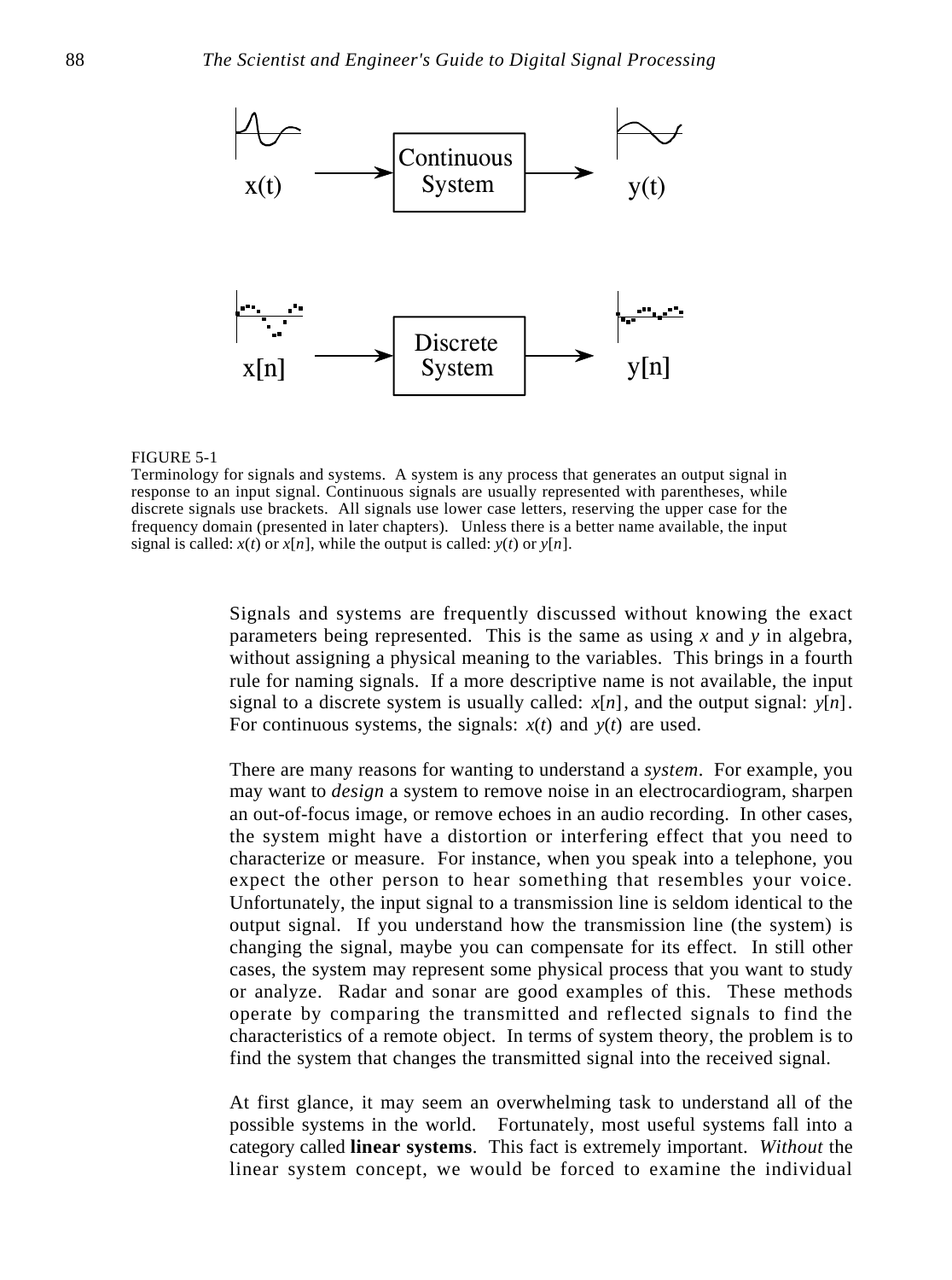characteristics of many unrelated systems. *With* this approach, we can focus on the traits of the linear system category as a whole. Our first task is to identify what properties make a system linear, and how they fit into the everyday notion of electronics, software, and other signal processing systems.

## **Requirements for Linearity**

A system is called *linear* if it has two mathematical properties: **homogeneity** (hōma-gen- $\bar{a}$ -ity) and **additivity**. If you can show that a system has both properties, then you have proven that the system is linear. Likewise, if you can show that a system doesn't have one or both properties, you have proven that it isn't linear. A third property, **shift invariance**, is not a strict requirement for linearity, but it is a mandatory property for most DSP techniques. When you see the term *linear system* used in DSP, you should assume it includes *shift invariance* unless you have reason to believe otherwise. These three properties form the mathematics of how linear system theory is defined and used. Later in this chapter we will look at more intuitive ways of understanding linearity. For now, let's go through these formal mathematical properties.

As illustrated in Fig. 5-2, homogeneity means that a change in the input signal's amplitude results in a corresponding change in the output signal's amplitude. In mathematical terms, if an input signal of *x*[*n*] results in an output signal of *y*[*n*], an input of  $kx[n]$  results in an output of  $ky[n]$ , for any input signal and constant, *k*.



#### FIGURE 5-2

Definition of homogeneity. A system is said to be *homogeneous* if an amplitude change in the input results in an identical amplitude change in the output. That is, if  $x[n]$  results in *y*[*n*], then *kx*[*n*] results in *ky*[*n*], for any signal, *x*[*n*], and any constant, *k*.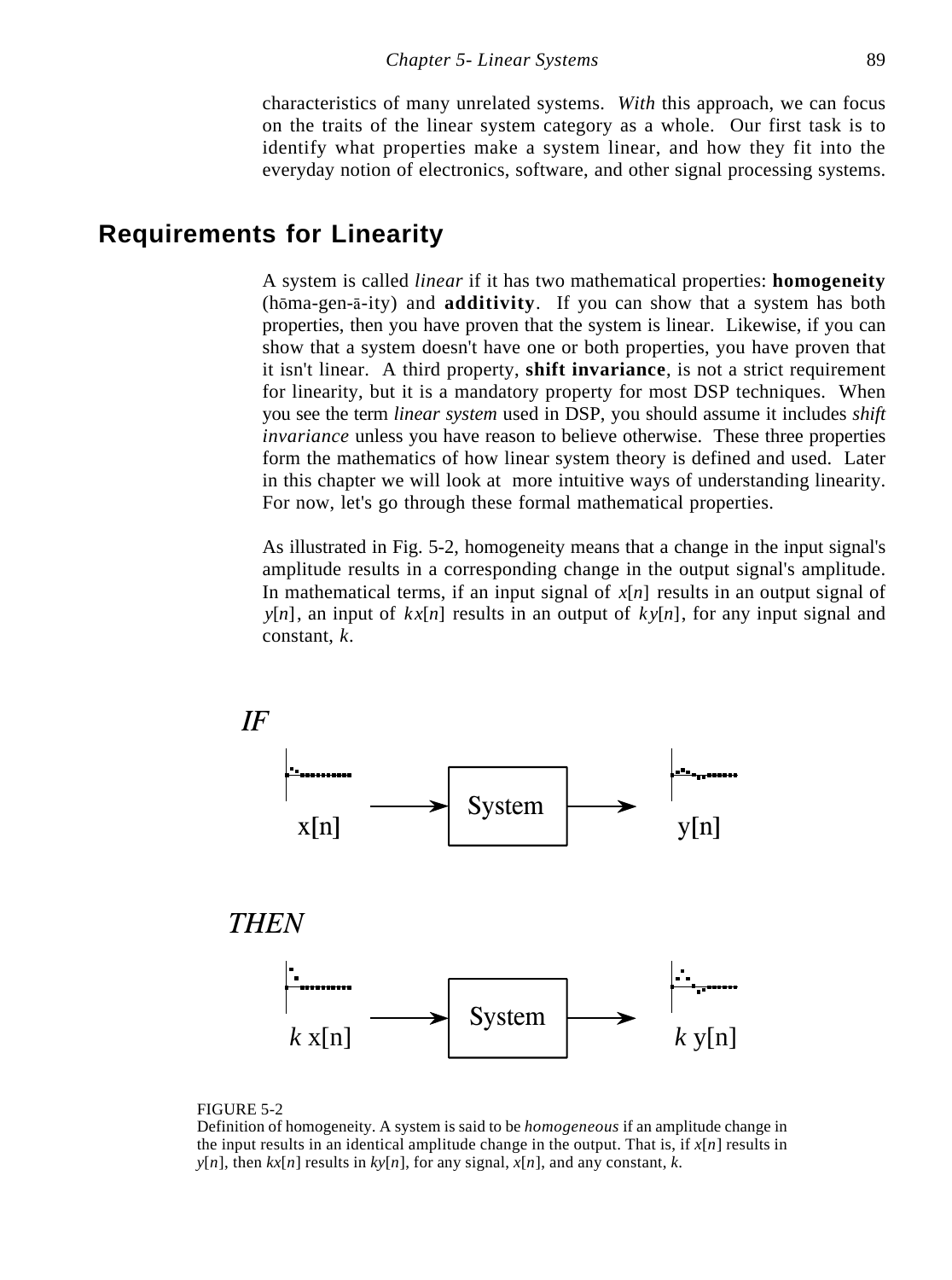A simple resistor provides a good example of both homogenous and nonhomogeneous systems. If the input to the system is the voltage across the resistor,  $v(t)$ , and the output from the system is the current through the resistor,  $i(t)$ , the system is homogeneous. Ohm's law guarantees this; if the voltage is increased or decreased, there will be a corresponding increase or decrease in the current. Now, consider another system where the input signal is the voltage across the resistor,  $v(t)$ , but the output signal is the power being dissipated in the resistor,  $p(t)$ . Since power is proportional to the square of the voltage, if the input signal is increased by a factor of *two*, the output signal is increase by a factor of *four*. This system is not homogeneous and therefore cannot be linear.

The property of additivity is illustrated in Fig. 5-3. Consider a system where an input of  $x_1[n]$  produces an output of  $y_1[n]$ . Further suppose that a different input,  $x_2[n]$ , produces another output,  $y_2[n]$ . The system is said to be *additive*, if an input of  $x_1[n] + x_2[n]$  results in an output of  $y_1[n] + y_2[n]$ , for all possible input signals. In words, signals added at the input produce signals that are added at the output.



FIGURE 5-3

Definition of additivity. A system is said to be *additive* if added signals pass through it without interacting. Formally, if  $x_1[n]$  results in  $y_1[n]$ , and if  $x_2[n]$  results in  $y_2[n]$ , then  $x_1[n] + x_2[n]$  results in  $y_2[n] + y_2[n]$ .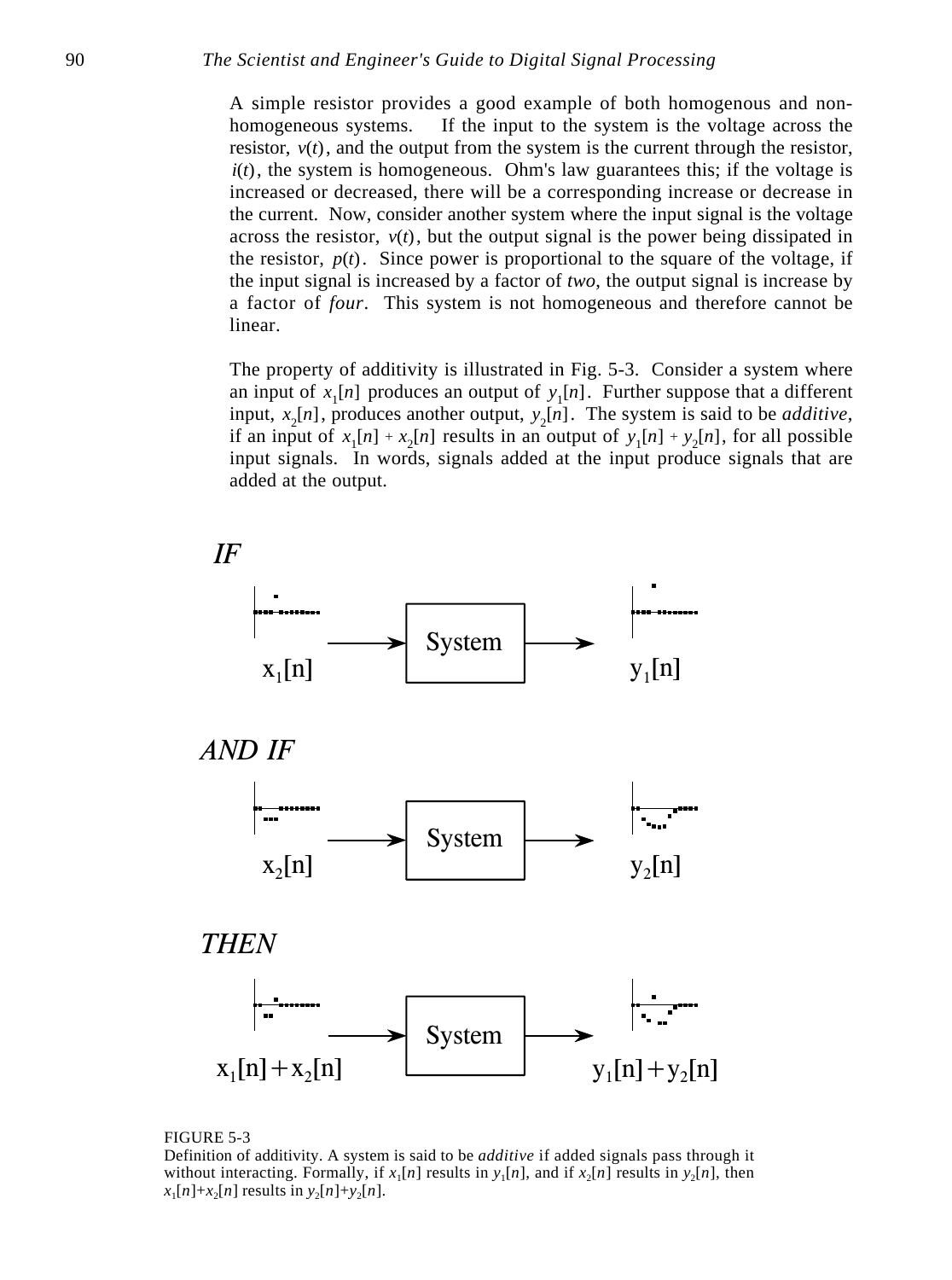The important point is that *added* signals pass through the system without interacting. As an example, think about a telephone conversation with your Aunt Edna and Uncle Bernie. Aunt Edna begins a rather lengthy story about how well her radishes are doing this year. In the background, Uncle Bernie is yelling at the dog for having an accident in his favorite chair. The two voice signals are added and electronically transmitted through the telephone network. Since this system is additive, the sound you hear is the sum of the two voices as they would sound if transmitted individually. You hear *Edna* and *Bernie*, not the creature, *Ednabernie*.

A good example of a *nonadditive* circuit is the mixer stage in a radio transmitter. Two signals are present: an audio signal that contains the voice or music, and a carrier wave that can propagate through space when applied to an antenna. The two signals are added and applied to a nonlinearity, such as a pn junction diode. This results in the signals *merging* to form a third signal, a modulated radio wave capable of carrying the information over great distances.

As shown in Fig. 5-4, shift invariance means that a shift in the input signal will result in nothing more than an identical shift in the output signal. In more formal terms, if an input signal of  $x[n]$  results in an output of  $y[n]$ , an input signal of  $x[n+s]$  results in an output of  $y[n+s]$ , for any input signal and any constant, *s*. Pay particular notice to how the mathematics of this shift is written, it will be used in upcoming chapters. By adding a constant, *s*, to the independent variable, *n*, the waveform can be advanced or retarded in the horizontal direction. For example, when  $s = 2$ , the signal is shifted *left* by two samples; when  $s = -2$ , the signal is shifted *right* by two samples.



## FIGURE 5-4

Definition of shift invariance. A system is said to be *shift invariant* if a shift in the input signal causes an identical shift in the output signal. In mathematical terms, if  $x[n]$ produces *y*[*n*], then *x*[*n*+*s*] produces *y*[*n*+*s*], for any signal, *x*[*n*], and any constant, *s*.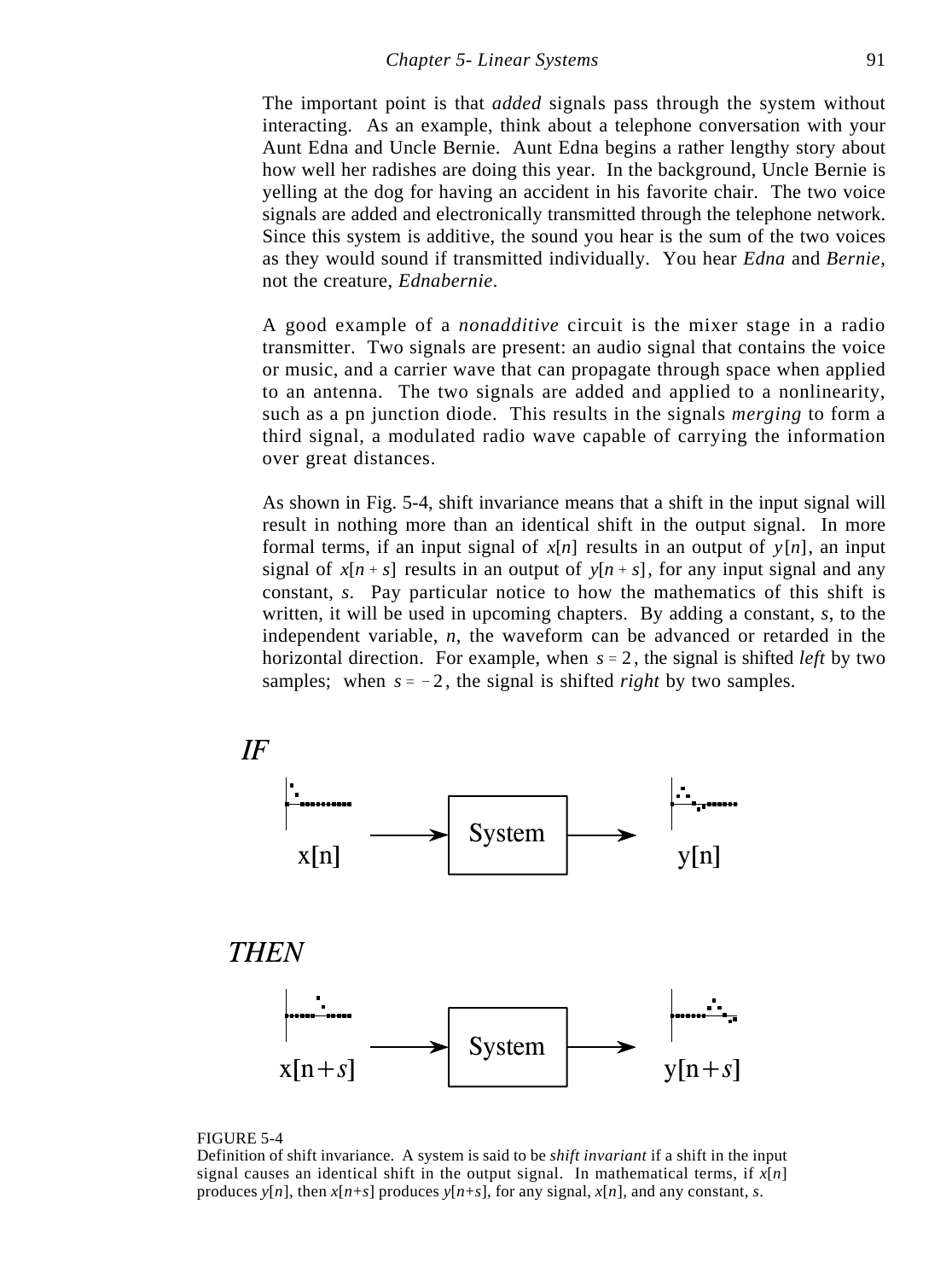Shift invariance is important because it means the characteristics of the system do not change with time (or whatever the independent variable happens to be). If a *blip* in the input causes a *blop* in the output, you can be assured that another *blip* will cause an identical *blop*. Most of the systems you encounter will be shift invariant. This is fortunate, because it is difficult to deal with systems that change their characteristics while in operation. For example, imagine that you have designed a digital filter to compensate for the degrading effects of a telephone transmission line. Your filter makes the voices sound more natural and easier to understand. Much to your surprise, along comes winter and you find the characteristics of the telephone line have changed with temperature. Your compensation filter is now mismatched and doesn't work especially well. This situation may require a more sophisticated algorithm that can *adapt* to changing conditions.

Why do homogeneity and additivity play a critical role in linearity, while shift invariance is something on the side? This is because linearity is a very broad concept, encompassing much more than just signals and systems. For example, consider a farmer selling oranges for \$2 per crate and apples for \$5 per crate. If the farmer sells only oranges, he will receive \$20 for 10 crates, and \$40 for 20 crates, making the exchange *homogenous*. If he sells 20 crates of oranges and 10 crates of apples, the farmer will receive:  $20 \times $2 + 10 \times $5 = $90$ . This is the same amount as if the two had been sold individually, making the transaction *additive*. Being both homogenous and additive, this sale of goods is a linear process. However, since there are no signals involved, this is not a *system*, and *shift invariance* has no meaning. Shift invariance can be thought of as an additional aspect of linearity needed when signals and systems are involved.

## **Static Linearity and Sinusoidal Fidelity**

Homogeneity, additivity, and shift invariance are important because they provide the mathematical basis for defining linear systems. Unfortunately, these properties alone don't provide most scientists and engineers with an intuitive feeling of what linear systems are about. The properties of **static linearity** and **sinusoidal fidelity** are often of help here. These are not especially important from a mathematical standpoint, but relate to how humans think about and understand linear systems. You should pay special attention to this section.

Static linearity defines how a linear system reacts when the signals aren't changing, i.e., when they are *DC* or *static*. The static response of a linear system is very simple: *the output is the input multiplied by a constant*. That is, a graph of the possible input values plotted against the corresponding output values is a straight line that passes through the origin. This is shown in Fig. 5-5 for two common linear systems: Ohm's law for resistors, and Hooke's law for springs. For comparison, Fig. 5-6 shows the static relationship for two nonlinear systems: a pn junction diode, and the magnetic properties of iron.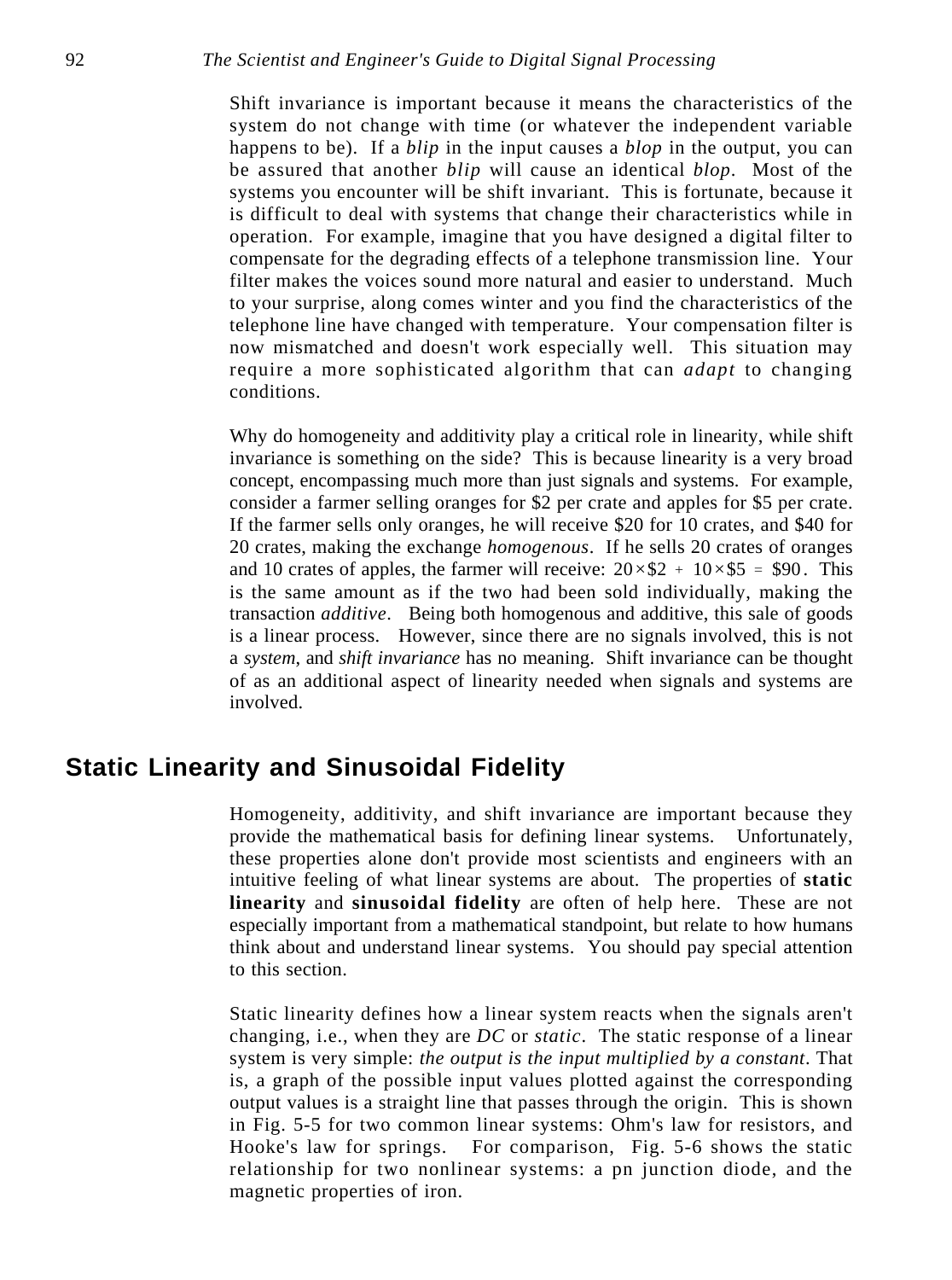



Two examples of static linearity. In (a), Ohm's law: the current through a resistor is equal to the voltage across the resistor divided by the resistance. In (b), Hooke's law: The elongation of a spring

All linear systems have the property of *static linearity*. The opposite is usually true, but not always. There are systems that show static linearity, but are not linear with respect to changing signals. However, a very common class of systems can be completely understood with static linearity alone. In these systems it doesn't matter if the input signal is static or changing. These are called **memoryless** systems, because the output depends only on the present state of the input, and not on its history. For example, the instantaneous current in a resistor depends only on the instantaneous voltage across it, and not on how the signals came to be the value they are. If a system has static linearity, and is memoryless, then the system must be linear. This provides an important way to understand (and prove) the linearity of these simple systems.



#### FIGURE 5-6

Two examples of DC nonlinearity. In (a), a silicon diode has an exponential relationship between voltage and current. In (b), the relationship between magnetic intensity, H, and flux density, B, in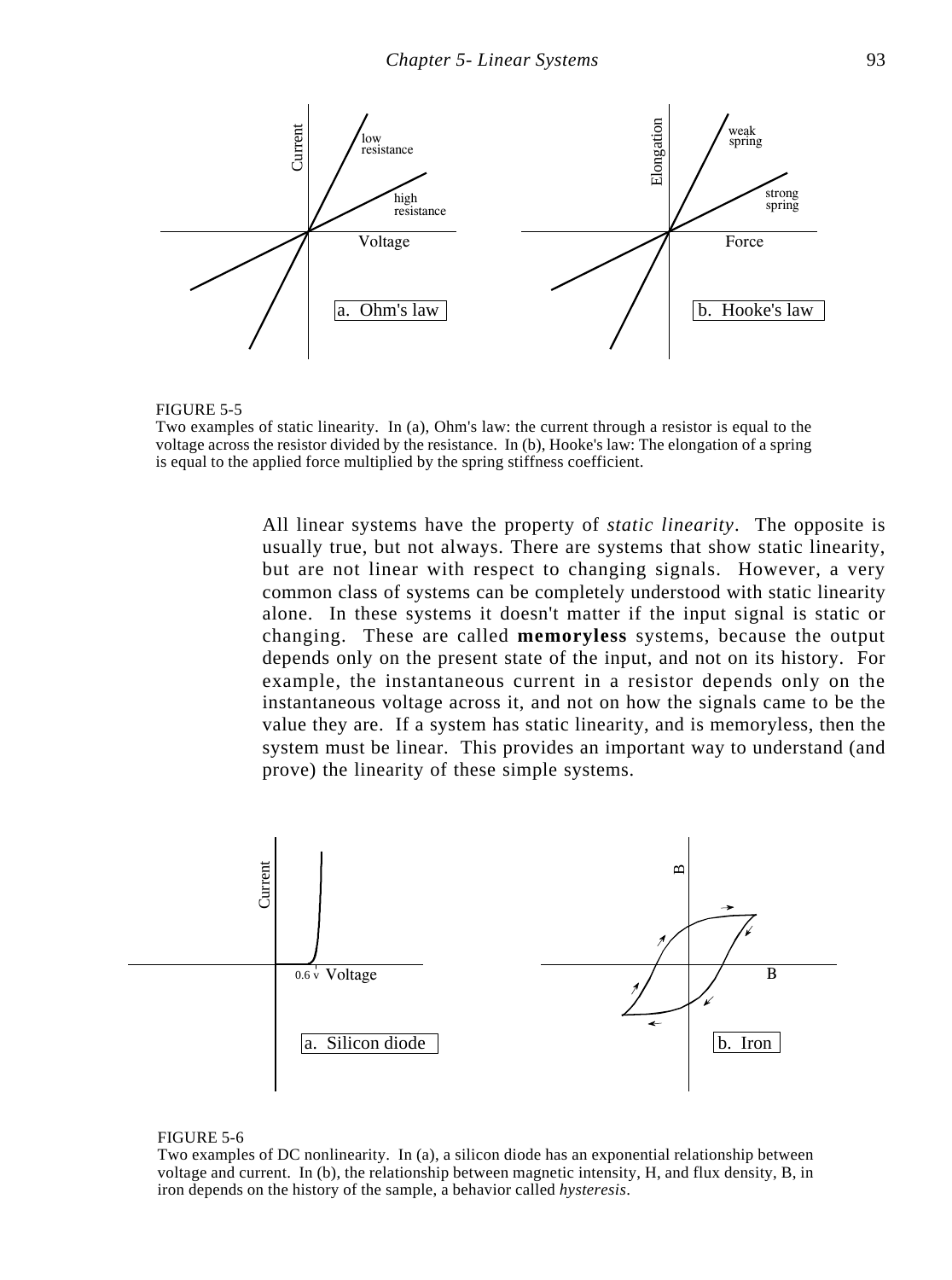An important characteristic of linear systems is how they behave with sinusoids, a property we will call **sinusoidal fidelity**: *If the input to a linear system is a sinusoidal wave, the output will also be a sinusoidal wave, and at exactly the same frequency as the input.* Sinusoids are the only waveform that have this property. For instance, there is no reason to expect that a square wave entering a linear system will produce a square wave on the output. Although a sinusoid on the input guarantees a sinusoid on the output, the two may be different in *amplitude* and *phase*. This should be familiar from your knowledge of electronics: a circuit can be described by its *frequency response*, graphs of how the circuit's gain and phase vary with frequency.

Now for the reverse question: If a system always produces a sinusoidal output in response to a sinusoidal input, is the system guaranteed to be linear? The answer is no, but the exceptions are rare and usually obvious. For example, imagine an evil demon hiding inside a system, with the goal of trying to mislead you. The demon has an oscilloscope to observe the input signal, and a sine wave generator to produce an output signal. When you feed a sine wave into the input, the demon quickly measures the frequency and adjusts his signal generator to produce a corresponding output. Of course, this system is not linear, because it is not additive. To show this, place the sum of two sine waves into the system. The demon can only respond with a single sine wave for the output. This example is not as contrived as you might think; *phase lock loops* operate in much this way.

To get a better feeling for linearity, think about a technician trying to determine if an electronic device is linear. The technician would attach a sine wave generator to the input of the device, and an oscilloscope to the output. With a sine wave input, the technician would look to see if the output is also a sine wave. For example, the output cannot be clipped on the top or bottom, the top half cannot look different from the bottom half, there must be no distortion where the signal crosses zero, etc. Next, the technician would vary the amplitude of the input and observe the effect on the output signal. If the system is linear, the amplitude of the output must track the amplitude of the input. Lastly, the technician would vary the input signal's frequency, and verify that the output signal's frequency changes accordingly. As the frequency is changed, there will likely be amplitude and phase changes seen in the output, but these are perfectly permissible in a linear system. At some frequencies, the output may even be *zero*, that is, a sinusoid with zero amplitude. If the technician sees all these things, he will conclude that the system is linear. While this conclusion is not a rigorous mathematical proof, the level of confidence is justifiably high.

## **Examples of Linear and Nonlinear Systems**

Table 5-1 provides examples of common linear and nonlinear systems. As you go through the lists, keep in mind the mathematician's view of linearity (*homogeneity*, *additivity*, and *shift invariance*), as well as the informal way most scientists and engineers use (*static linearity* and *sinusoidal fidelity*).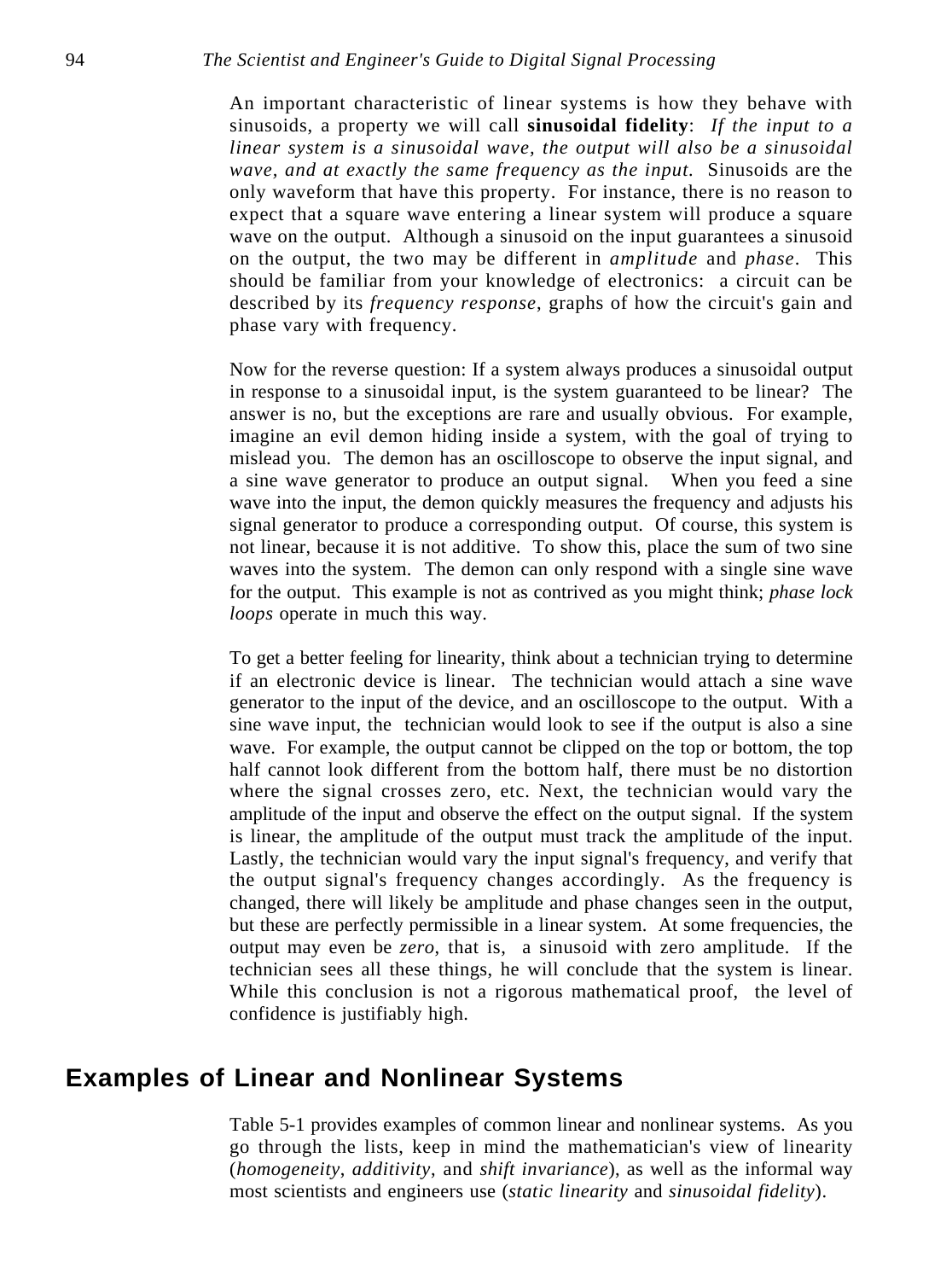Examples of *Linear* Systems

**Wave propagation** such as sound and electromagnetic waves

**Electrical circuits** composed of resistors, capacitors, and inductors

**Electronic circuits,** such as amplifiers and filters

**Mechanical motion** from the interaction of masses, springs, and dashpots (dampeners)

**Systems described by differential equations** such as resistor-capacitor-inductor networks

**Multiplication by a constant**, that is, amplification or attenuation of the signal

**Signal changes,** such as echoes, resonances, and image blurring

**The unity system** where the output is always equal to the input

**The null system** where the output is always equal to the zero, regardless of the input

**Differentiation and integration**, and the analogous operations of *first difference* and *running sum* for discrete signals

**Small perturbations** in an otherwise nonlinear system, for instance, a small signal being amplified by a properly biased transistor

**Convolution**, a mathematical operation where each value in the output is expressed as the sum of values in the input multiplied by a set of weighing coefficients.

**Recursion**, a technique similar to convolution, except previously calculated values in the output are used in addition to values from the input

#### Examples of *Nonlinear* Systems

**Systems that do not have static linearity**, for instance, the voltage and power in a resistor:  $P = V^2 R$ , the radiant energy emission of a hot object depending on its temperature:  $R = kT<sup>4</sup>$ , the intensity of light transmitted through a thickness of translucent material:  $I = e^{-\alpha T}$ , etc.

**Systems that do not have sinusoidal fidelity**, such as electronics circuits for: peak detection, squaring, sine wave to square wave conversion, frequency doubling, etc.

**Common electronic distortion**, such as clipping, crossover distortion and slewing

**Multiplication** of one signal by another signal, such as in amplitude modulation and automatic gain controls

**Hysteresis** phenomena, such as magnetic flux density versus magnetic intensity in iron, or mechanical stress versus strain in vulcanized rubber

**Saturation,** such as electronic amplifiers and transformers driven too hard

**Systems with a threshold**, for example, digital logic gates, or seismic vibrations that are strong enough to pulverize the intervening rock

#### Table 5-1

Examples of linear and nonlinear systems. Formally, linear systems are defined by the properties of *homogeneity*, *additivity*, and *shift invariance*. Informally, most scientists and engineers think of linear systems in terms of *static linearity* and *sinusoidal fidelity*.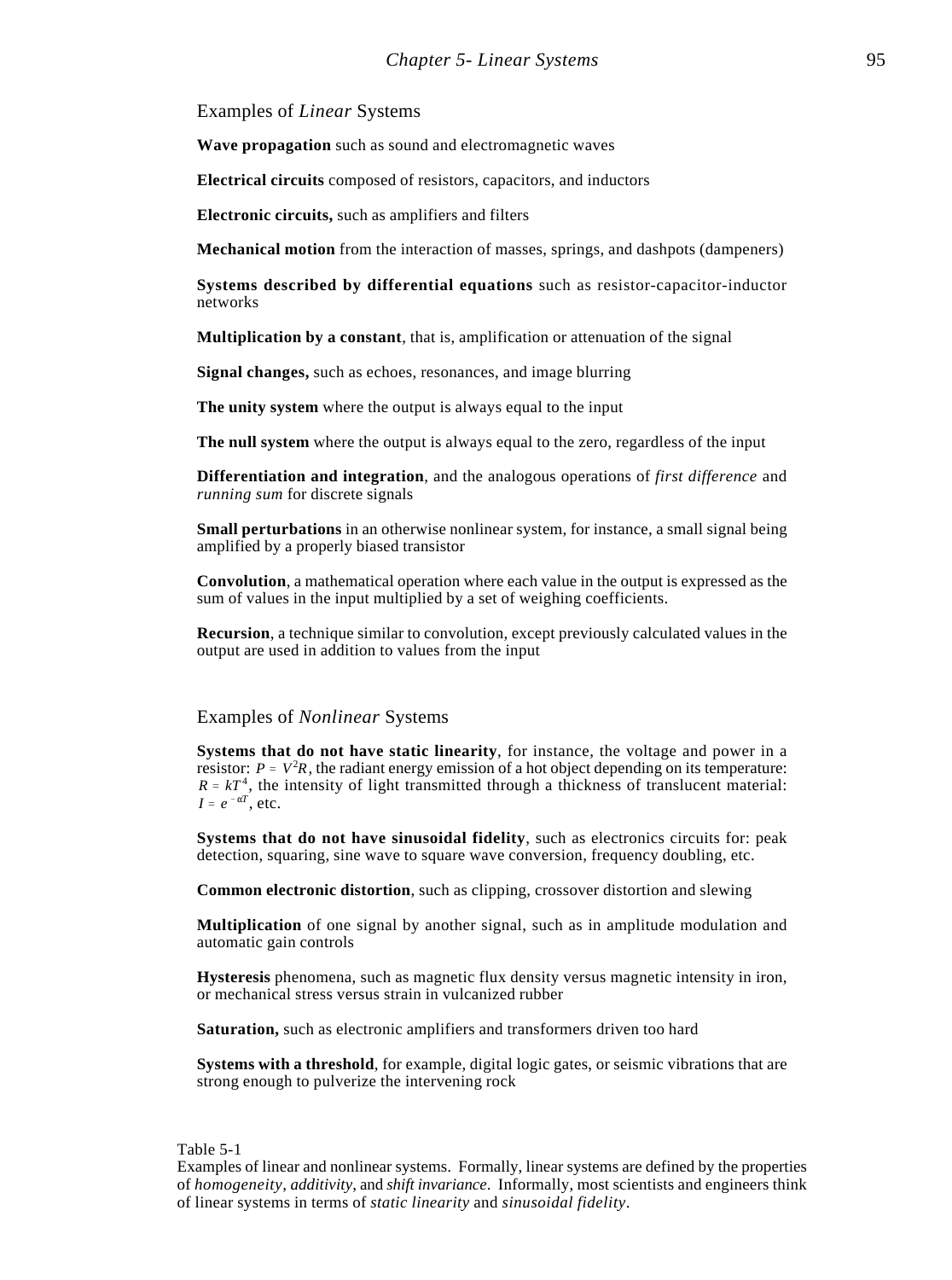## **Special Properties of Linearity**

Linearity is **commutative**, a property involving the combination of two or more systems. Figure 5-10 shows the general idea. Imagine two systems combined in a **cascade**, that is, the output of one system is the input to the next. If each system is linear, then the overall combination will also be linear. The commutative property states that the order of the systems in the cascade can be rearranged without affecting the characteristics of the overall combination. You probably have used this principle in electronic circuits. For example, imagine a circuit composed of two stages, one for amplification, and one for filtering. Which is best, amplify and then filter, or filter and then amplify? If both stages are linear, the order doesn't make any difference and the overall result is the same. Keep in mind that actual electronics has *nonlinear* effects that may make the order important, for instance: interference, DC offsets, internal noise, slew rate distortion, etc.



Figure 5-8 shows the next step in linear system theory: multiple inputs and outputs. A system with multiple inputs and/or outputs will be linear if it is composed of *linear subsystems* and *additions of signals*. The complexity does not matter, only that nothing *nonlinear* is allowed inside of the system.

To understand what linearity means for systems with multiple inputs and/or outputs, consider the following thought experiment. Start by placing a signal on one input while the other inputs are held at zero. This will cause the multiple outputs to respond with some pattern of signals. Next, repeat the procedure by placing another signal on a different input. Just as before, keep all of the other inputs at zero. This second input signal will result in another pattern of signals appearing on the multiple outputs. To finish the experiment, place both signals on their respective inputs simultaneously. The signals appearing on the outputs will simply be the *superposition* (sum) of the output signals produced when the input signals were applied separately.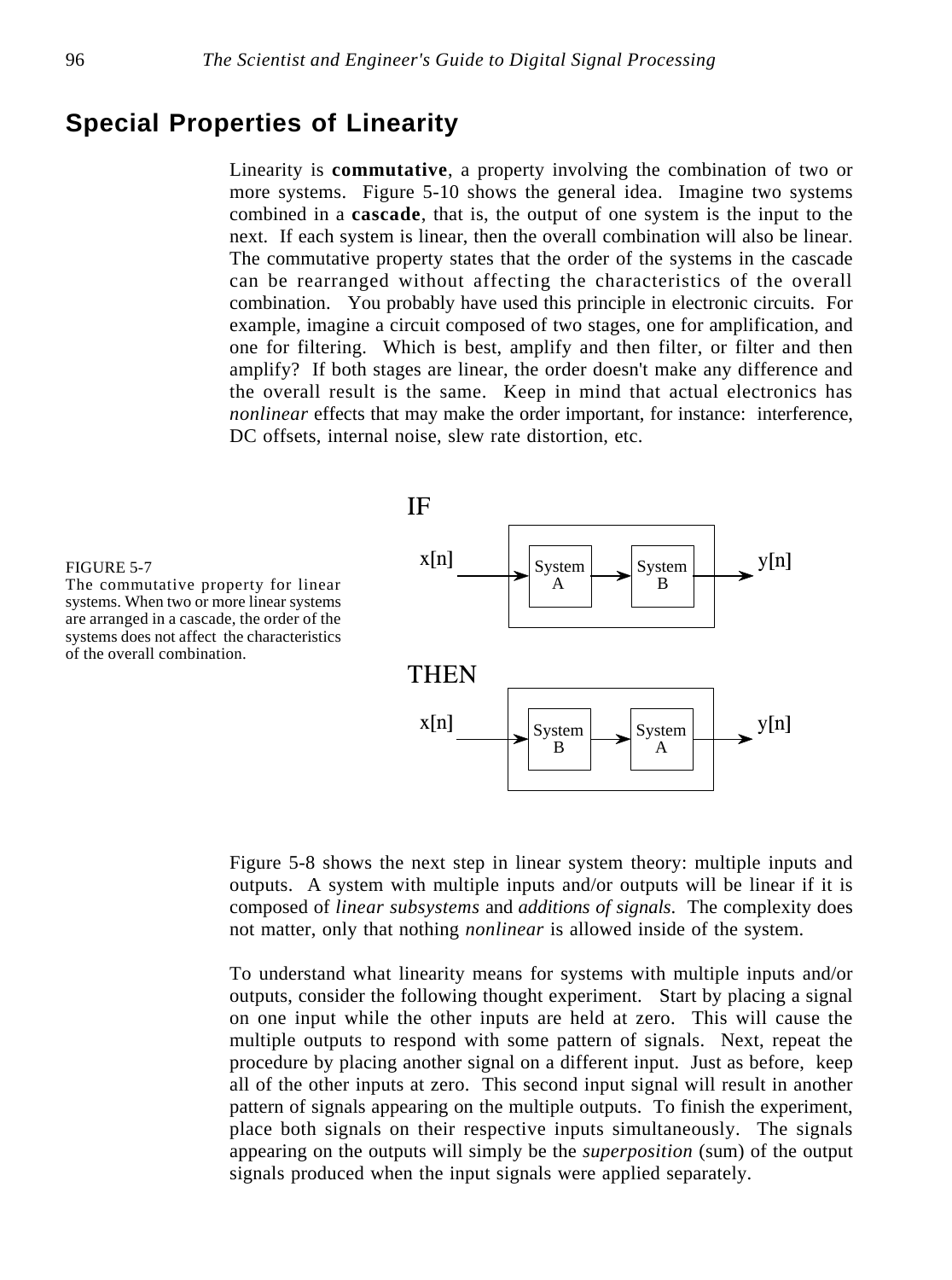



The use of multiplication in linear systems is frequently misunderstood. This is because multiplication can be either linear or nonlinear, depending on what the signal is multiplied by. Figure 5-9 illustrates the two cases. A system that multiplies the input signal by a *constant*, is linear. This system is an amplifier or an attenuator, depending if the constant is greater or less than one, respectively. In contrast, multiplying a signal by *another signal* is nonlinear. Imagine a sinusoid multiplied by another sinusoid of a different frequency; the resulting waveform is clearly not sinusoidal.

Another commonly misunderstood situation relates to parasitic signals added in electronics, such as DC offsets and thermal noise. Is the addition of these extraneous signals linear or nonlinear? The answer depends on where the contaminating signals are viewed as originating. If they are viewed as coming from *within* the system, the process is nonlinear. This is because a sinusoidal input does not produce a pure sinusoidal output. Conversely, the extraneous signal can be viewed as *externally* entering the system on a separate input of a multiple input system. This makes the process linear, since only a signal addition is required within the system.



FIGURE 5-9

Linearity of multiplication. Multiplying a signal by a constant is a linear operation. In contrast, the multiplication of two signals is nonlinear.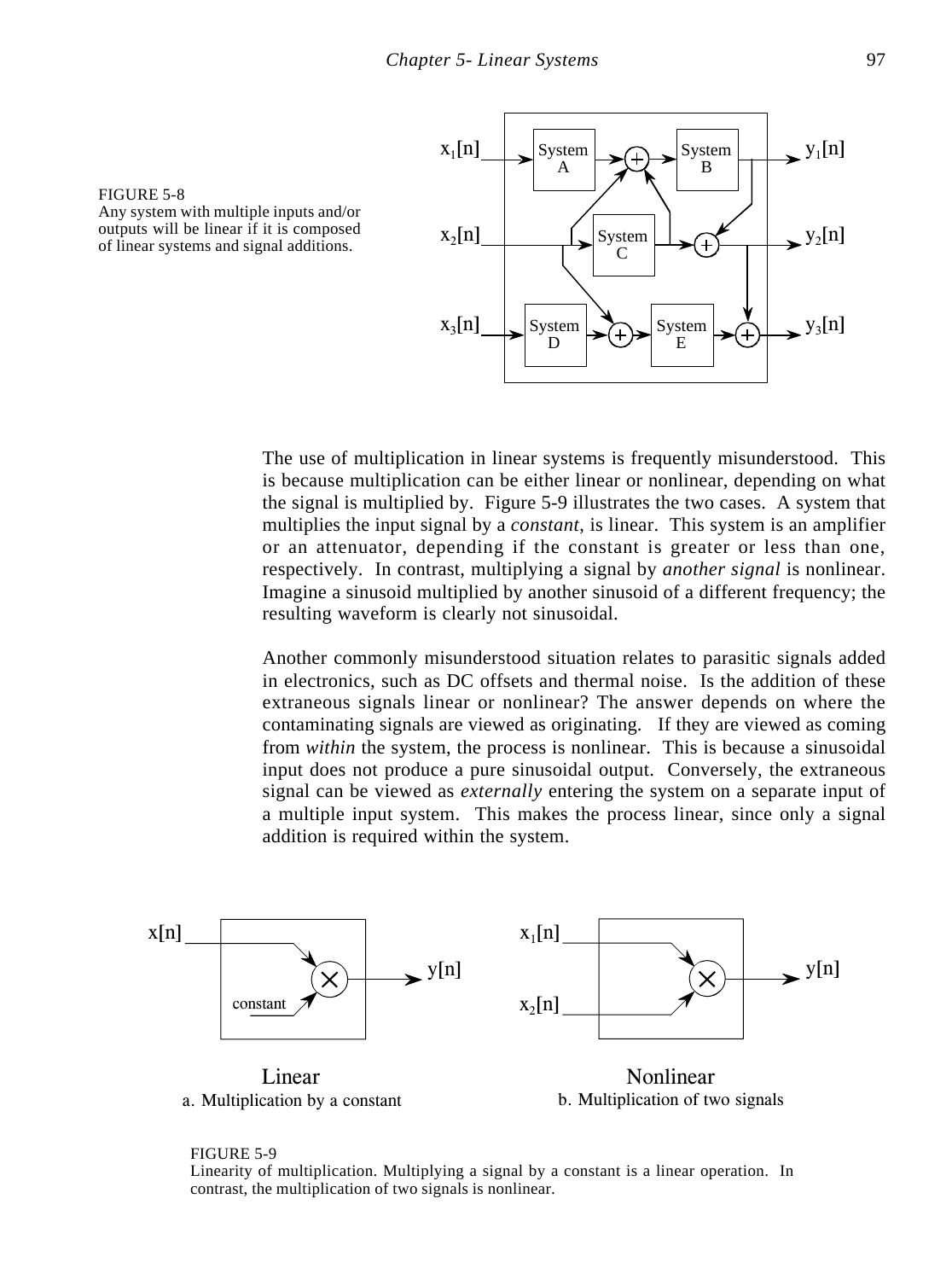## **Superposition: the Foundation of DSP**

When we are dealing with linear systems, the only way signals can be combined is by *scaling* (multiplication of the signals by constants) followed by *addition*. For instance, a signal cannot be multiplied by another signal. Figure 5-10 shows an example: three signals:  $x_0[n]$ ,  $x_1[n]$ , and  $x_2[n]$  are added to form a fourth signal,  $x[n]$ . This process of combining signals through scaling and addition is called **synthesis**.

**Decomposition** is the inverse operation of synthesis, where a single signal is broken into two or more additive components. This is more involved than synthesis, because there are infinite possible decompositions for any given signal. For example, the numbers 15 and 25 can only be synthesized (added) into the number 40. In comparison, the number 40 can be decomposed into:  $1 + 39$  or  $2 + 38$  or  $-30.5 + 60 + 10.5$ , etc.

Now we come to the heart of DSP: **superposition**, the overall strategy for understanding how signals and systems can be analyzed. Consider an input

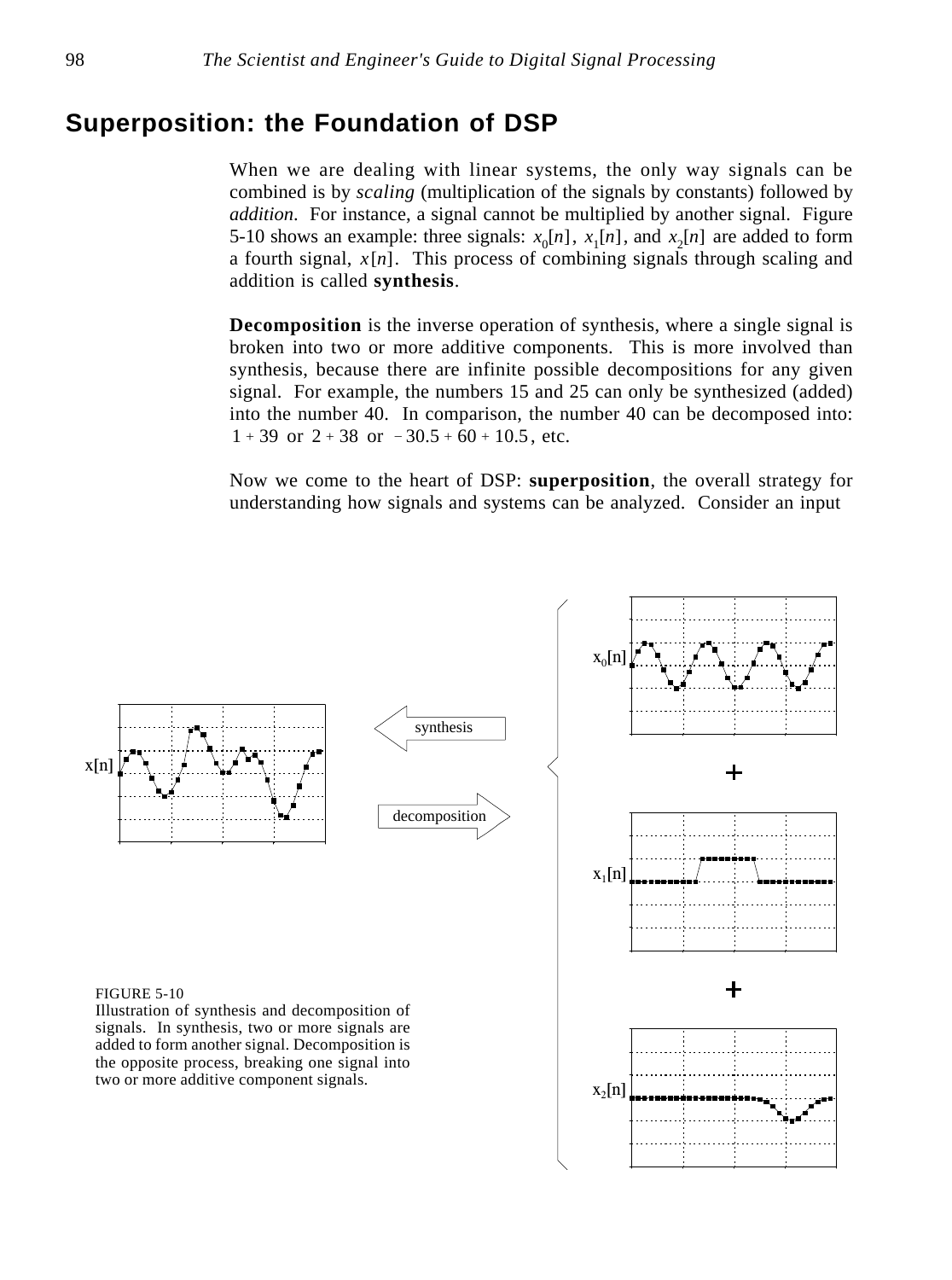

signal, called *x*[*n*], passing through a linear system, resulting in an output signal, *y*[*n*]. As illustrated in Fig. 5-11, the input signal can be decomposed into a group of simpler signals:  $x_0[n]$ ,  $x_1[n]$ ,  $x_2[n]$ , etc. We will call these the **input signal components.** Next, each input signal component is individually passed through the system, resulting in a set of **output signal components**:  $y_0[n]$ ,  $y_1[n]$ ,  $y_2[n]$ , etc. These output signal components are then synthesized into the output signal, *y*[*n*].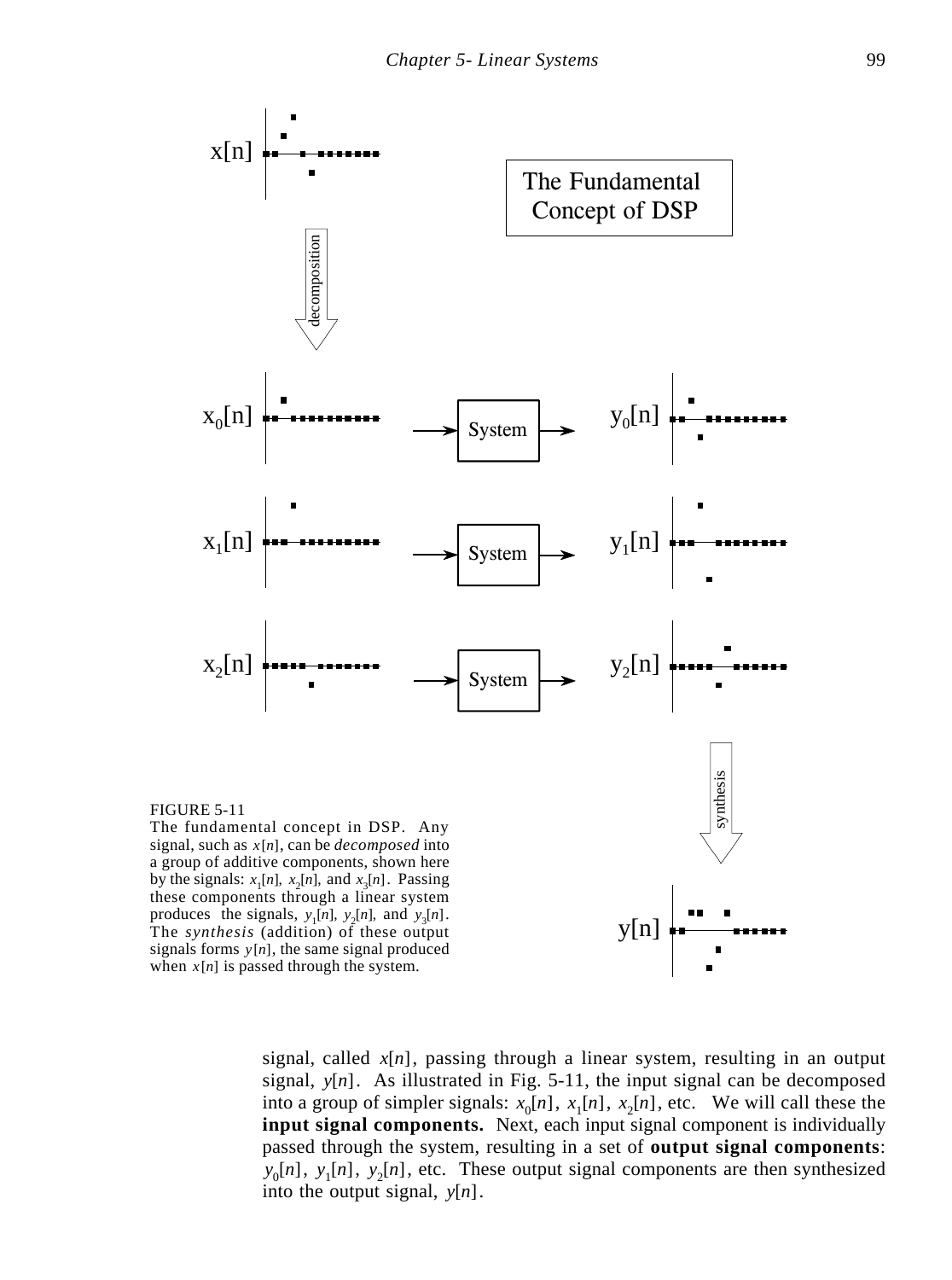Here is the important part: the output signal obtained by this method is *identical* to the one produced by directly passing the input signal through the system. This is a very powerful idea. Instead of trying to understanding how *complicated* signals are changed by a system, all we need to know is how *simple* signals are modified. In the jargon of signal processing, the input and output signals are viewed as a *superposition* (sum) of simpler waveforms. This is the basis of nearly all signal processing techniques.

As a simple example of how superposition is used, multiply the number 2041 by the number 4, in your head. How did you do it? You might have imagined 2041 match sticks floating in your mind, quadrupled the mental image, and started counting. Much more likely, you used superposition to simplify the problem. The number 2041 can be decomposed into:  $2000 + 40 + 1$ . Each of these components can be multiplied by 4 and then synthesized to find the final answer, i.e.,  $8000 + 160 + 4 = 8164$ .

## **Common Decompositions**

Keep in mind that the goal of this method is to replace a complicated problem with several easy ones. If the decomposition doesn't simplify the situation in some way, then nothing has been gained. There are two main ways to decompose signals in signal processing: *impulse decomposition* and *Fourier decomposition.* They are described in detail in the next several chapters. In addition, several minor decompositions are occasionally used. Here are brief descriptions of the two major decompositions, along with three of the minor ones.

## **Impulse Decomposition**

As shown in Fig. 5-12, impulse decomposition breaks an *N* samples signal into *N* component signals, each containing *N* samples. Each of the component signals contains one point from the original signal, with the remainder of the values being zero. A single nonzero point in a string of zeros is called an *impulse*. Impulse decomposition is important because it allows signals to be examined one sample at a time. Similarly, systems are characterized by how they respond to impulses. By knowing how a system responds to an impulse, the system's output can be calculated for any given input. This approach is called *convolution*, and is the topic of the next two chapters.

## **Step Decomposition**

Step decomposition, shown in Fig. 5-13, also breaks an *N* sample signal into *N* component signals, each composed of *N* samples. Each component signal is a *step*, that is, the first samples have a value of zero, while the last samples are some constant value. Consider the decomposition of an *N* point signal,  $x[n]$ , into the components:  $x_0[n], x_1[n], x_2[n], \dots x_{N-1}[n]$ . The  $k^{th}$  component signal,  $x_k[n]$ , is composed of zeros for points 0 through  $k-1$ , while the remaining points have a value of:  $x[k]$  -  $x[k-1]$ . For example, the 5<sup>th</sup> component signal,  $x_5[n]$ , is composed of zeros for points 0 through 4, while the remaining samples have a value of:  $x[5] - x[4]$  (the difference between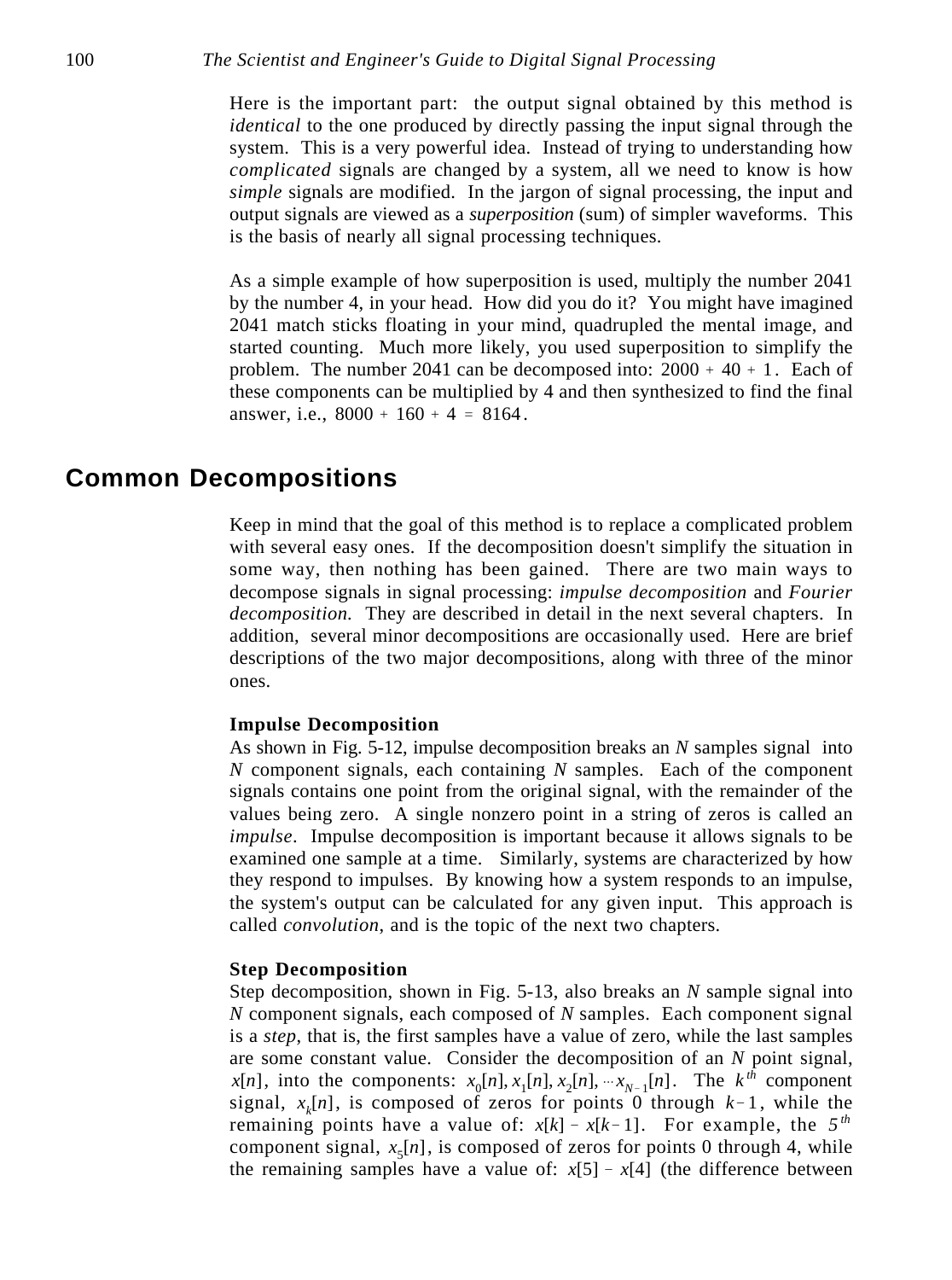





Example of step decomposition. An *N* point signal is broken into *N* signals, each consisting of a step function

sample 4 and 5 of the original signal). As a special case,  $x_0[n]$  has all of its samples equal to *x*[0]. Just as impulse decomposition looks at signals one point at a time, step decomposition characterizes signals by the *difference* between adjacent samples. Likewise, systems are characterized by how they respond to a *change* in the input signal.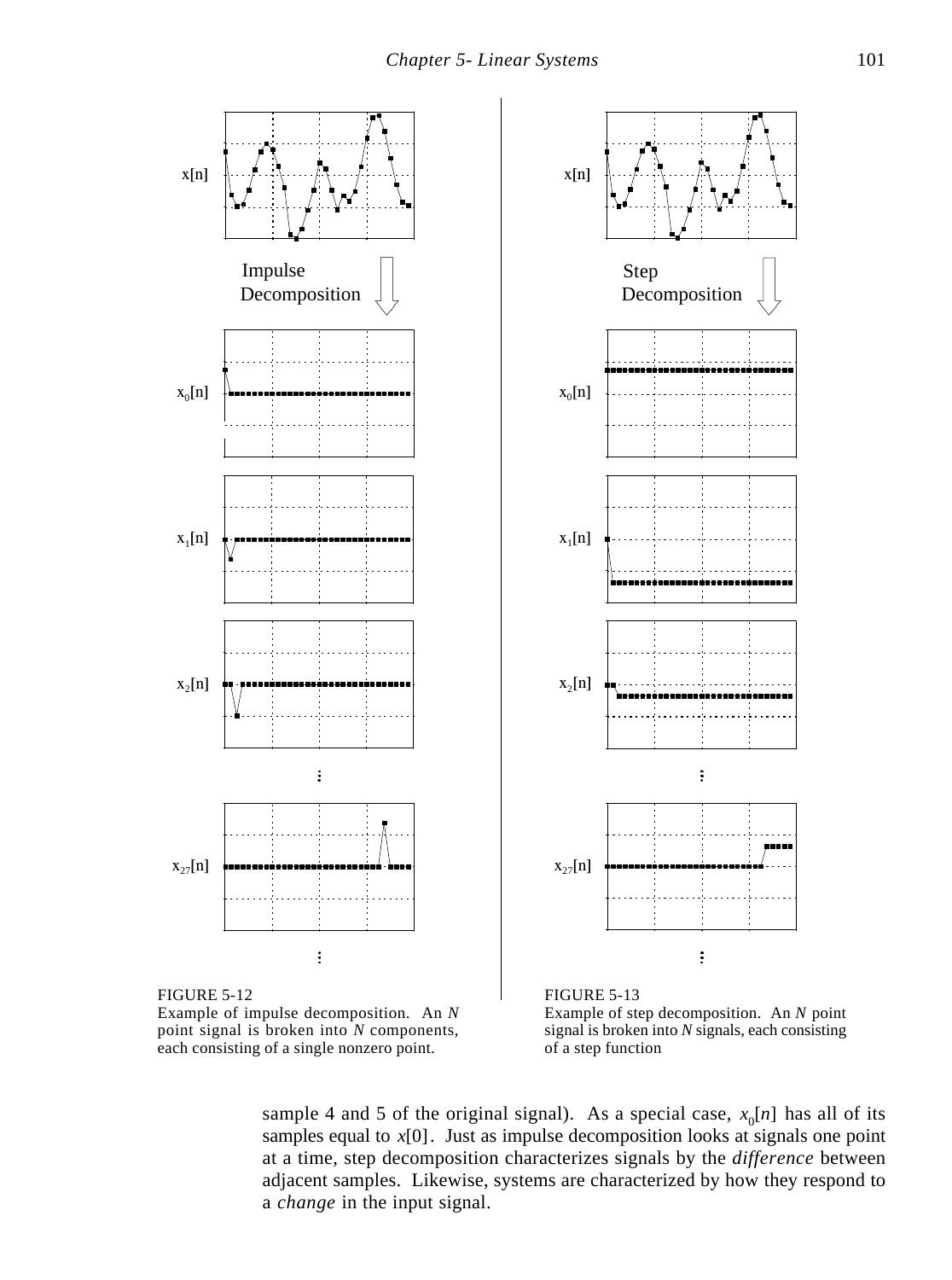## **Even/Odd Decomposition**

The even/odd decomposition, shown in Fig. 5-14, breaks a signal into two component signals, one having **even symmetry** and the other having **odd symmetry.** An *N* point signal is said to have even symmetry if it is a mirror image around point  $N/2$ . That is, sample  $x[N/2 + 1]$  must equal  $x[N/2 - 1]$ , sample  $x[N/2 + 2]$  must equal  $x[N/2 - 2]$ , etc. Similarly, odd symmetry occurs when the matching points have equal magnitudes but are opposite in sign, such as:  $x[N/2 + 1] = -x[N/2 - 1], x[N/2 + 2] = -x[N/2 - 2],$  etc. These definitions assume that the signal is composed of an even number of samples, and that the indexes run from 0 to  $N-1$ . The decomposition is calculated from the relations:

#### EQUATION 5-1

Equations for even/odd decomposition. These equations separate a signal, *x* [*n*], into its even part,  $x_E[n]$ , and its odd part,  $x_o$  [*n*]. Since this decomposition is based on circularly symmetry, the zeroth samples in the even and odd signals are calculated:  $x_E[0] = x[0]$ , and  $x_O[0] = 0$ . All of the signals are *N* samples long, with indexes running from 0 to *N*-1

$$
x_E[n] = \frac{x[n] + x[N-n]}{2}
$$

$$
x_O[n] = \frac{x[n] - x[N-n]}{2}
$$

This may seem a strange definition of left-right symmetry, since  $N/2 - \frac{1}{2}$ (between two samples) is the exact center of the signal, not *N*/2 . Likewise, this off-center symmetry means that sample zero needs special handling. What's this all about?

This decomposition is part of an important concept in DSP called **circular symmetry**. It is based on viewing the *end* of the signal as connected to the *beginning* of the signal. Just as point  $x[4]$  is next to point  $x[5]$ , point  $x[N-1]$ is next to point *x*[0]. Picture a snake biting its own tail. When even and odd signals are viewed in this circular manner, there are actually *two* lines of symmetry, one at point *x*[*N*/2] and another at point *x*[0]. For example, in an even signal, this symmetry around  $x[0]$  means that point  $x[1]$  equals point  $x[N-1]$ , point  $x[2]$  equals point  $x[N-2]$ , etc. In an odd signal, point 0 and point *N*/2 always have a value of zero. In an even signal, point 0 and point *N*/2 are equal to the corresponding points in the original signal.

What is the motivation for viewing the last sample in a signal as being next to the first sample? There is nothing in conventional data acquisition to support this circular notion. In fact, the first and last samples generally have less in common than any other two points in the sequence. It's common sense! The missing piece to this puzzle is a DSP technique called *Fourier analysis*. The mathematics of Fourier analysis inherently views the signal as being circular, although it usually has no physical meaning in terms of where the data came from. We will look at this in more detail in Chapter 10. For now, the important thing to understand is that Eq. 5-1 provides a valid decomposition, simply because the even and odd parts can be added together to reconstruct the original signal.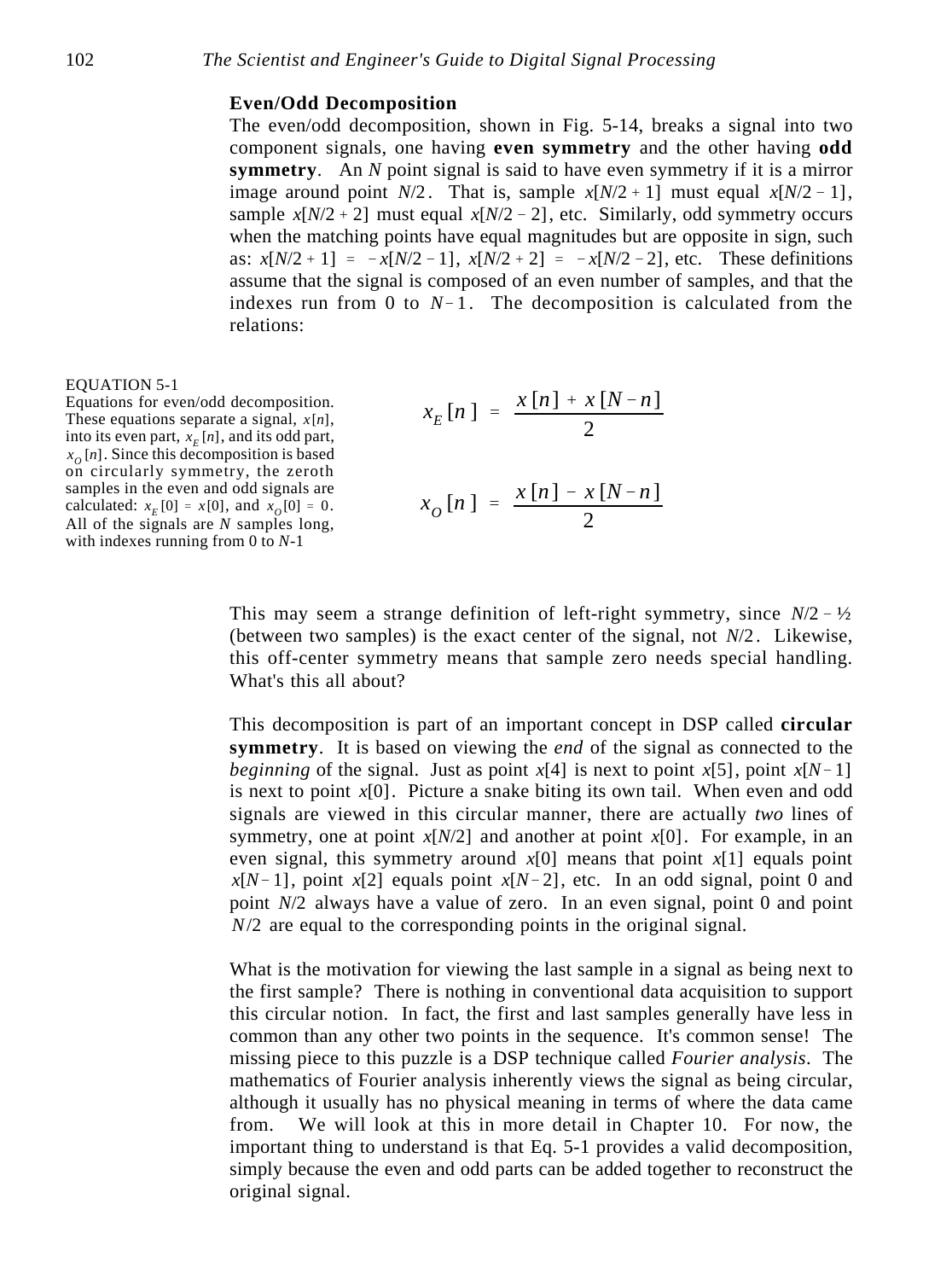



FIGURE 5-14

Example of even/odd decomposition. An *N* point signal is broken into two *N* point signals, one with even symmetry, and the other with odd symmetry.

FIGURE 5-15 Example of interlaced decomposition. An *N* point signal is broken into two *N* point signals, one with the odd samples set to zero, the other

with the even samples set to zero.

#### **Interlaced Decomposition**

As shown in Fig. 5-15, the interlaced decomposition breaks the signal into two component signals, the *even sample* signal and the *odd sample* signal (not to be confused with even and odd symmetry signals). To find the even sample signal, start with the original signal and set all of the odd numbered samples to zero. To find the odd sample signal, start with the original signal and set all of the even numbered samples to zero. It's that simple.

At first glance, this decomposition might seem trivial and uninteresting. This is ironic, because the interlaced decomposition is the basis for an extremely important algorithm in DSP, the Fast Fourier Transform (FFT). The procedure for calculating the Fourier decomposition has been known for several hundred years. Unfortunately, it is frustratingly slow, often requiring minutes or hours to execute on present day computers. The FFT is a family of algorithms developed in the 1960s to reduce this computation time. The strategy is an exquisite example of DSP: reduce the signal to elementary components by repeated use of the interlace transform; calculate the Fourier decomposition of the individual components; synthesize the results into the final answer. The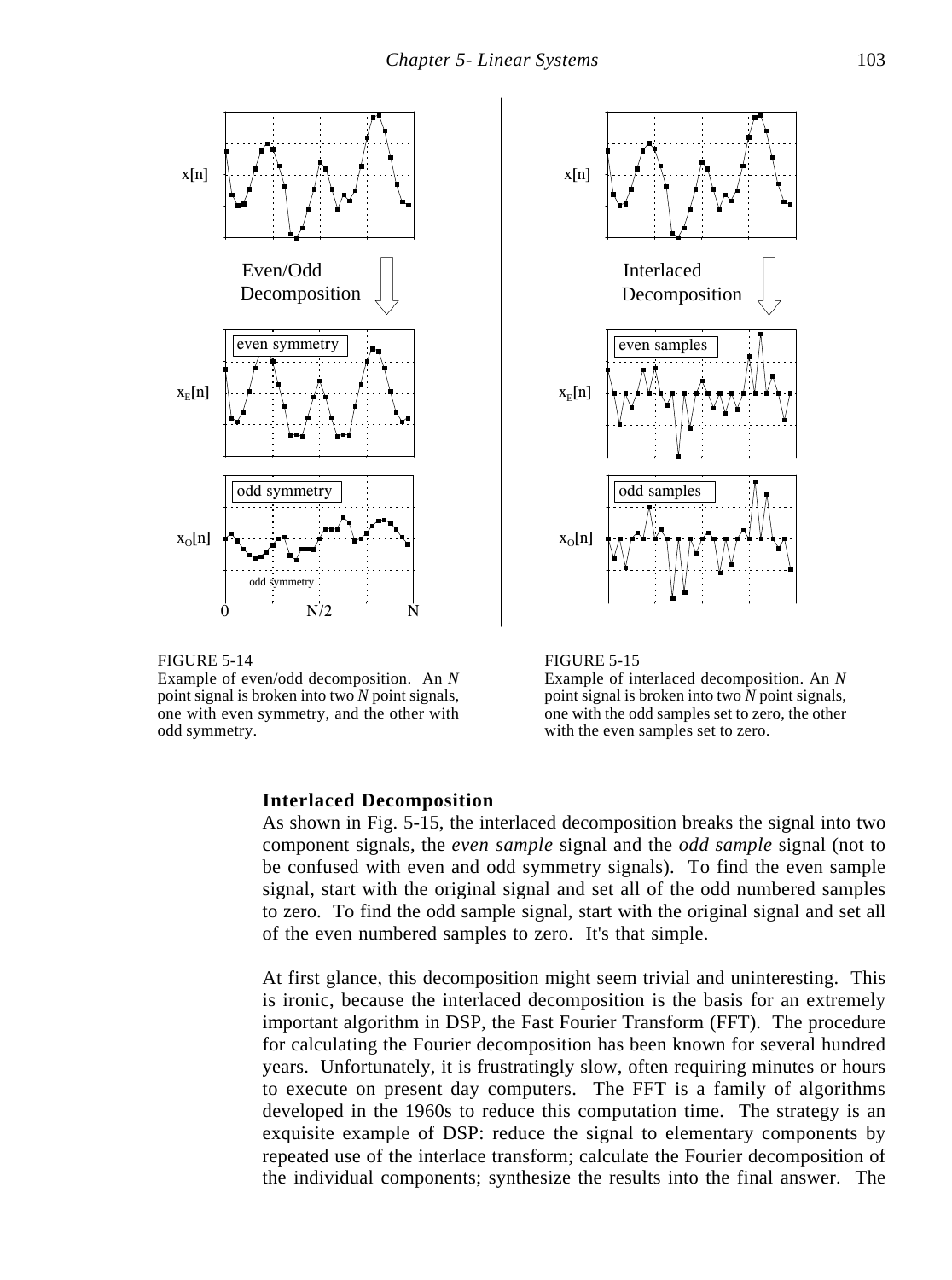results are dramatic; it is common for the speed to be improved by a factor of *hundreds* or *thousands*.

#### **Fourier Decomposition**

Fourier decomposition is very mathematical and not at all obvious. Figure 5-16 shows an example of the technique. Any *N* point signal can be decomposed into  $N+2$  signals, half of them sine waves and half of them cosine waves. The lowest frequency cosine wave (called  $x_{c0}[n]$  in this illustration), makes *zero* complete cycles over the *N* samples, i.e., it is a DC signal. The next cosine components:  $x_{C1}[n]$ ,  $x_{C2}[n]$ , and  $x_{C3}[n]$ , make 1, 2, and 3 complete cycles over the *N* samples, respectively. This pattern holds for the remainder of the cosine waves, as well as for the sine wave components. Since the frequency of each component is fixed, the only thing that changes for different signals being decomposed is the *amplitude* of each of the sine and cosine waves.

Fourier decomposition is important for three reasons. First, a wide variety of signals are inherently created from superimposed sinusoids. Audio signals are a good example of this. Fourier decomposition provides a direct analysis of the information contained in these types of signals. Second, linear systems respond to sinusoids in a unique way: a sinusoidal input always results in a sinusoidal output. In this approach, systems are characterized by how they change the amplitude and phase of sinusoids passing through them. Since an input signal can be decomposed into sinusoids, knowing how a system will react to sinusoids allows the output of the system to be found. Third, the Fourier decomposition is the basis for a broad and powerful area of mathematics called *Fourier analysis*, and the even more advanced *Laplace* and *z-transforms*. Most cutting-edge DSP algorithms are based on some aspect of these techniques.

Why is it even possible to decompose an arbitrary signal into sine and cosine waves? How are the amplitudes of these sinusoids determined for a particular signal? What kinds of systems can be designed with this technique? These are the questions to be answered in later chapters. The details of the Fourier decomposition are too involved to be presented in this brief overview. For now, the important idea to understand is that when all of the component sinusoids are added together, the original signal is exactly reconstructed. Much more on this in Chapter 8.

## **Alternatives to Linearity**

To appreciate the importance of linear systems, consider that there is only *one* major strategy for analyzing systems that are nonlinear. That strategy is to make the nonlinear system *resemble* a linear system. There are three common ways of doing this:

First, ignore the nonlinearity. If the nonlinearity is small enough, the system can be approximated as linear. Errors resulting from the original assumption are tolerated as noise or simply ignored.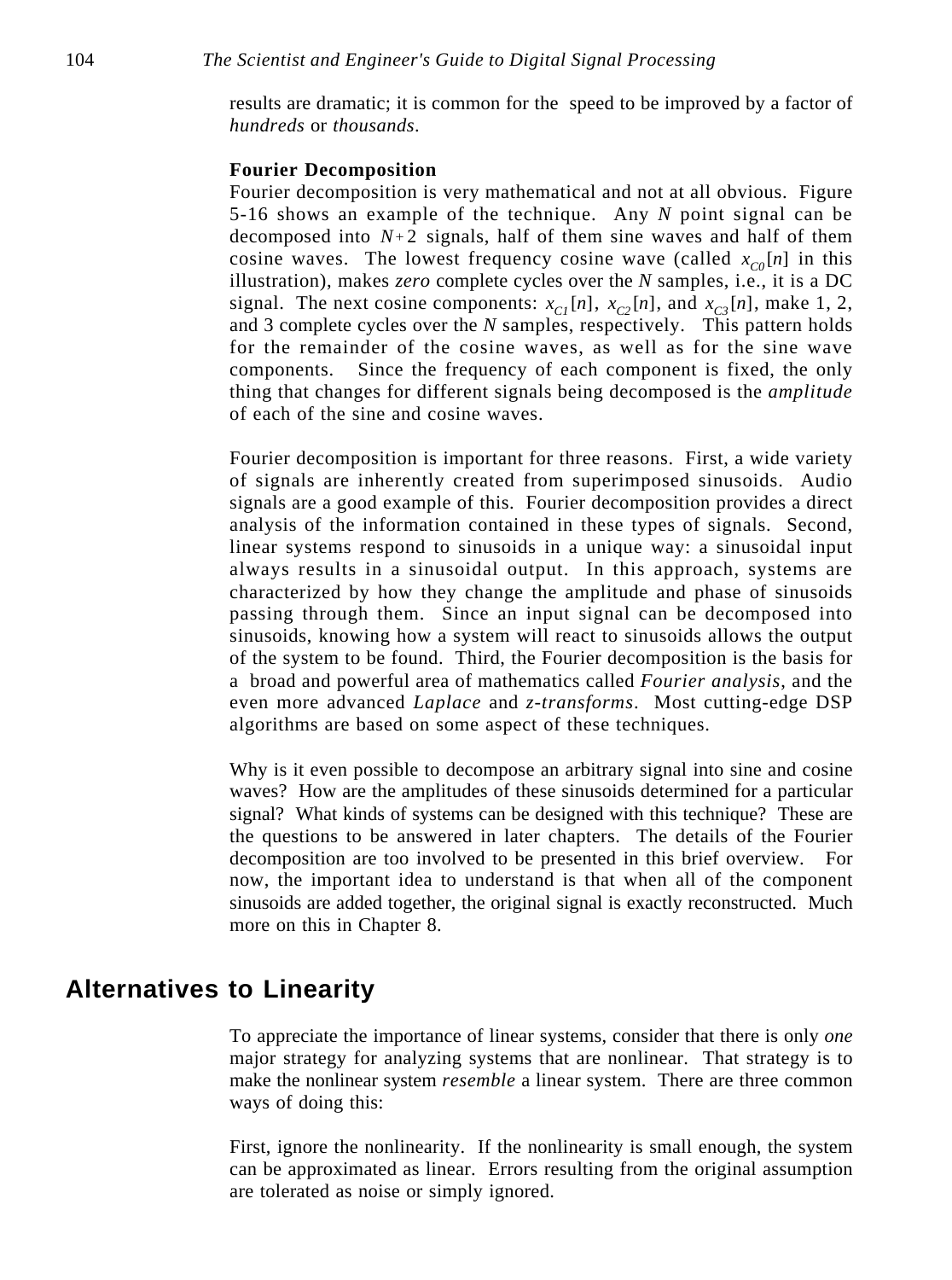

FIGURE 5-16

Illustration of Fourier decomposition. An *N* point signal is decomposed into *N*+2 signals, each having *N* points. Half of these signals are cosine waves, and half are sine waves. The frequencies of the sinusoids are fixed; only the amplitudes can change.